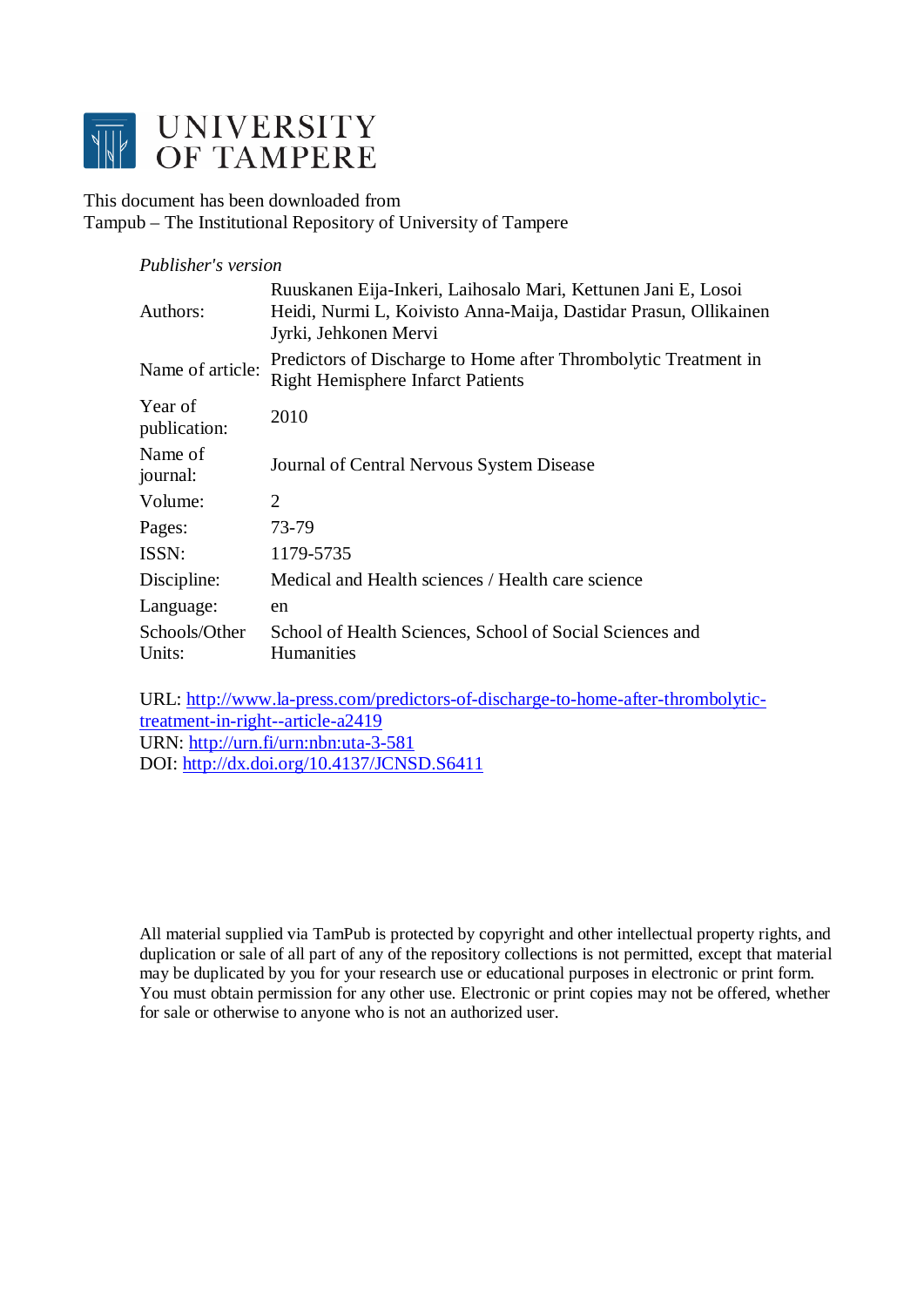# [Journal of Central Nervous System Disease](http://www.la-press.com/journal-of-central-nervous-system-disease-j121)



ORIGINAL RESEARCH

**Open Access** Full open access to this and thousands of other papers at <http://www.la-press.com>.

# **Predictors of Discharge to Home after Thrombolytic Treatment in Right Hemisphere Infarct Patients**

E-I. Ruuskanen<sup>1,2</sup>, M. Laihosalo<sup>1,2</sup>, JE. Kettunen<sup>1,2</sup>, H. Losoi<sup>1,2</sup>, L. Nurmi<sup>2</sup>, A-M. Koivisto<sup>3</sup>, P. Dastidar<sup>4</sup>, J. Ollikainen<sup>1</sup> and M. Jehkonen<sup>1,2</sup>

1 Tampere University Hospital, Department of Neurology and Rehabilitation, Tampere, Finland. 2 University of Tampere, Department of Psychology, Tampere, Finland. <sup>3</sup>Tampere School of Public Health, University of Tampere, Tampere, Finland. 4 Tampere University Hospital, Regional Medical Imaging Center and Tampere Medical School, Tampere, Finland. Corresponding author email: [mervi.jehkonen@uta.fi](mailto:mervi.jehkonen@uta.fi)

#### **Abstract**

**Background:** The aim of the study was to assess the association between thrombolysis and length of hospital stay after right hemisphere (RH) infarct, and to identify which cognitive functions were predictive of discharge.

**Methods:** The study group consisted of 75 acute RH patients. Thirty-three patients had thrombolysis. Neuropsychological examinations were performed within 11 days of stroke onset. The cognitive predictors were visual neglect, visual memory, visual search and reasoning and visuoconstructive abilities. The outcome variable was time from stroke to discharge to home.

**Results:** Thrombolysis emerged as a statistically significant predictor of discharge time in patients with moderate/severe stroke (NIHSS  $\geq$ 5). In the total series of patients and in patients with mild stroke (NIHSS  $\leq$ 5), thrombolysis was not significantly associated with discharge time. Milder visuoconstructive defects shortened the hospital stay of the whole patient group and of patients with moderate/severe stroke. In all patient groups, independence in activities of daily living (ADL) was a significant single predictor of a shorter hospital stay. The best combination of predictors for discharge was independence in ADL in the total series of patients and in patients with mild stroke, and thrombolysis and independence in ADL in patients with moderate/severe stroke.

**Conclusions:** Thrombolytic treatment was a significant predictor of earlier discharge to home in patients with moderate/severe RH infarct, while cognitive functions had less predictive power.

**Keywords:** discharge, outcome, stroke, thrombolysis

*Journal of Central Nervous System Disease* 2010:2 73–79

doi: [10.4137/JCNSD.S6411](http://dx.doi.org/10.4137/JCNSD.S6411)

This article is available from [http://www.la-press.com.](http://www.la-press.com)

© the author(s), publisher and licensee Libertas Academica Ltd.

This is an open access article. Unrestricted non-commercial use is permitted provided the original work is properly cited.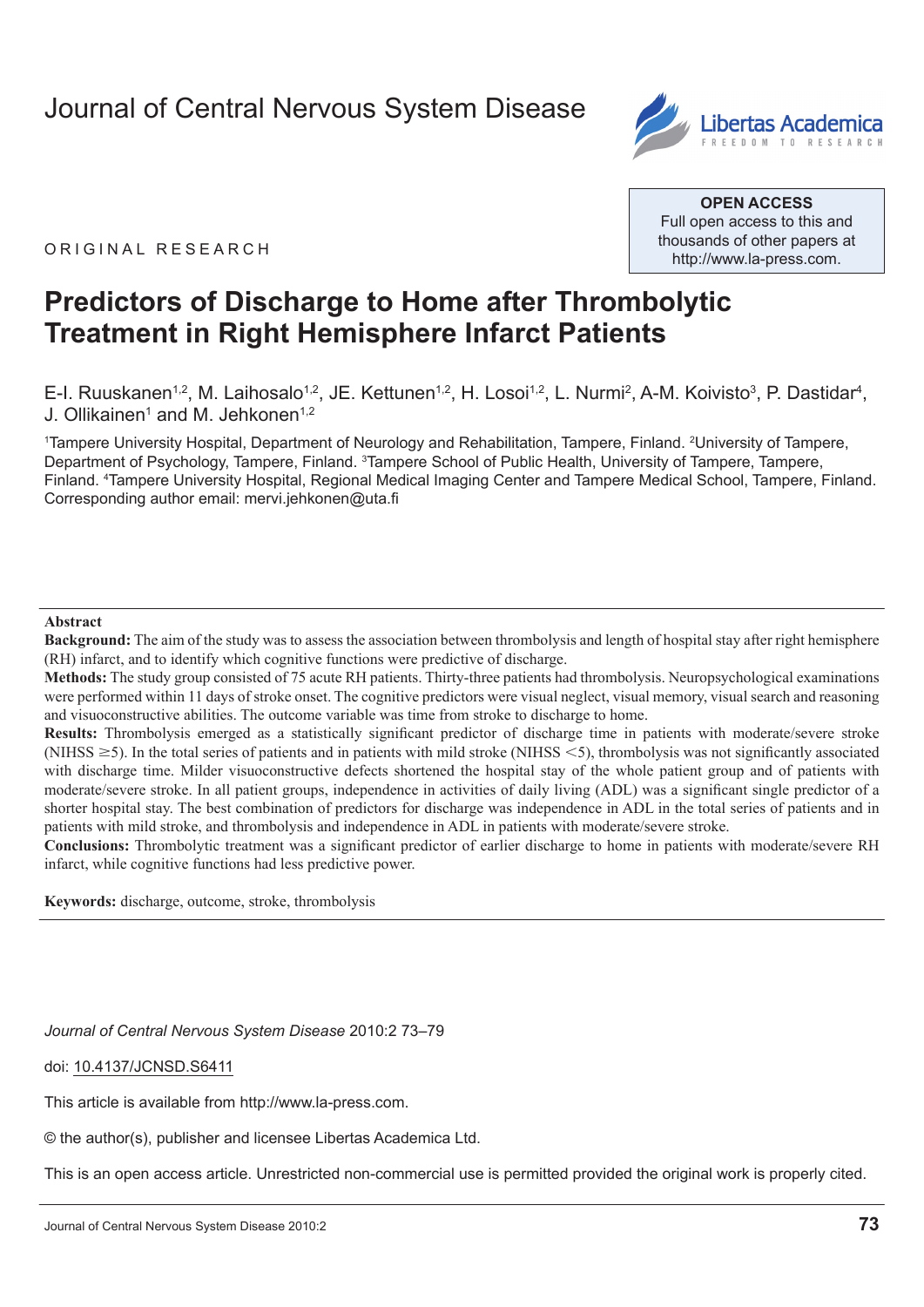## **Introduction**

Stroke is an important cause of death and severe disability in Western countries.<sup>1,2</sup> In Finland, approximately 14,000 people suffer a stroke each year. Stroke patients often spend long periods in hospital, and about half of all stroke survivors remain permanently disabled.3 In many cases stroke patients' functional capacity is severely impaired by cognitive disorders.4 Typical cognitive deficits after right hemisphere (RH) infarct include left-sided neglect, anosognosia, visuoconstructive and visuospatial disorders, and deficits in visual memory.5–7 These cognitive deficits are known to lengthen the hospital stay.

Jehkonen et al<sup>8</sup> found that neglect, hemiparesis, size of infarction, unawareness of illness, female gender and poor verbal memory were statistically significant single predictors of a longer hospital stay. However, unawareness of illness was the only cognitive deficit included in the best combination of predictors, which was hemiparesis, unawareness of illness and the presence of a close person at home.<sup>8</sup> Frank et al<sup>9</sup> reported that the presence of a living partner was the strongest predictor of discharge to home after stroke. Friedman<sup>10</sup> found that patients with poor results in the line bisection test had poorer functional outcome as measured with the Barthel Index  $(BI)$ ,<sup>11</sup> walking speed and discharge residence than patients with normal results. Löfgren et al<sup>12</sup> examined 100 severely affected stroke patients and reported that the best model predicting patients' chances of returning home after rehabilitation were high postural stability score, low age, and absence of perceptual impairment. According to Ostwald et al<sup>13</sup> predictors of the decision to discharge stroke patients home include functional level, age, stroke severity and resultant impairments, comorbidities, risk factors, complications and the availability of a caregiver at home. None of the studies above examined the association between thrombolytic treatment and discharge time.

Thrombolytic treatment is the only approved pharmacological treatment for acute ischemic stroke.14,15 There is conclusive evidence that thrombolytic treatment improves functional recovery after stroke.<sup>16</sup> Kwiatkowski et al<sup>17</sup> found that thrombolysis administered within 3 hours of the onset of symptoms improved recovery after acute ischemic stroke during a 12-month follow-up. Other clinical studies have also shown that thrombolysis is beneficial in patients



The aim of this study was to assess the associations between thrombolysis and length of hospital stay after RH infarct. A further concern was to establish whether specific cognitive functions, namely visual neglect, visual memory, visual search and reasoning, and visuoconstructive abilities, were predictive of discharge.

### **Patients and Methods**

We screened 1458 consecutive stroke patients admitted to a university hospital as emergency cases and treated at the Department of Neurology between June, 2005 and June, 2008. Patients were excluded as follows: left hemisphere stroke ( $n = 276$ ), brain stem or cerebellar stroke ( $n = 57$ ), transient ischemic attack (n = 200), cerebral haemorrhage (n = 139), other neurological diagnosis  $(n = 137)$ , previous stroke  $(n = 185)$ , significant findings in computed tomography (CT) not related to acute stroke  $(n = 92)$ , traumatic brain injury  $(n = 6)$ , substance abuse  $(n = 21)$ , psychiatric disorder  $(n = 20)$ , age over 80 years ( $n = 144$ ), left-handedness ( $n = 5$ ), native language other than Finnish  $(n = 4)$ , and unable to participate in neuropsychological examination (n = 95). The remaining study population consisted of 77 consecutive patients with an acute first ever RH infarct. Out of these 77 patients, 2 were omitted from further analysis due to missing data about discharge time. The final study group thus consisted of 75 RH infarct patients. Thirty-three patients (44%) had thrombolytic treatment. All the patients who participated in the study managed activities of daily living (ADL) independently before the onset of stroke. All participants gave their written informed consent. The study was approved by the Ethical Committee of the university hospital.

Neuropsychological and neurological examinations were carried out within 11 days of the onset of stroke. The neuropsychological examination was performed on average 4 days after onset (Md =  $4.00$ ; range =  $1-11$ ). Repeated neuropsychological examinations were not carried out during in-patient time. During their hospital stay all patients were treated according to standard procedures for stroke patients. The patients were divided into 2 groups according to the baseline sum score of

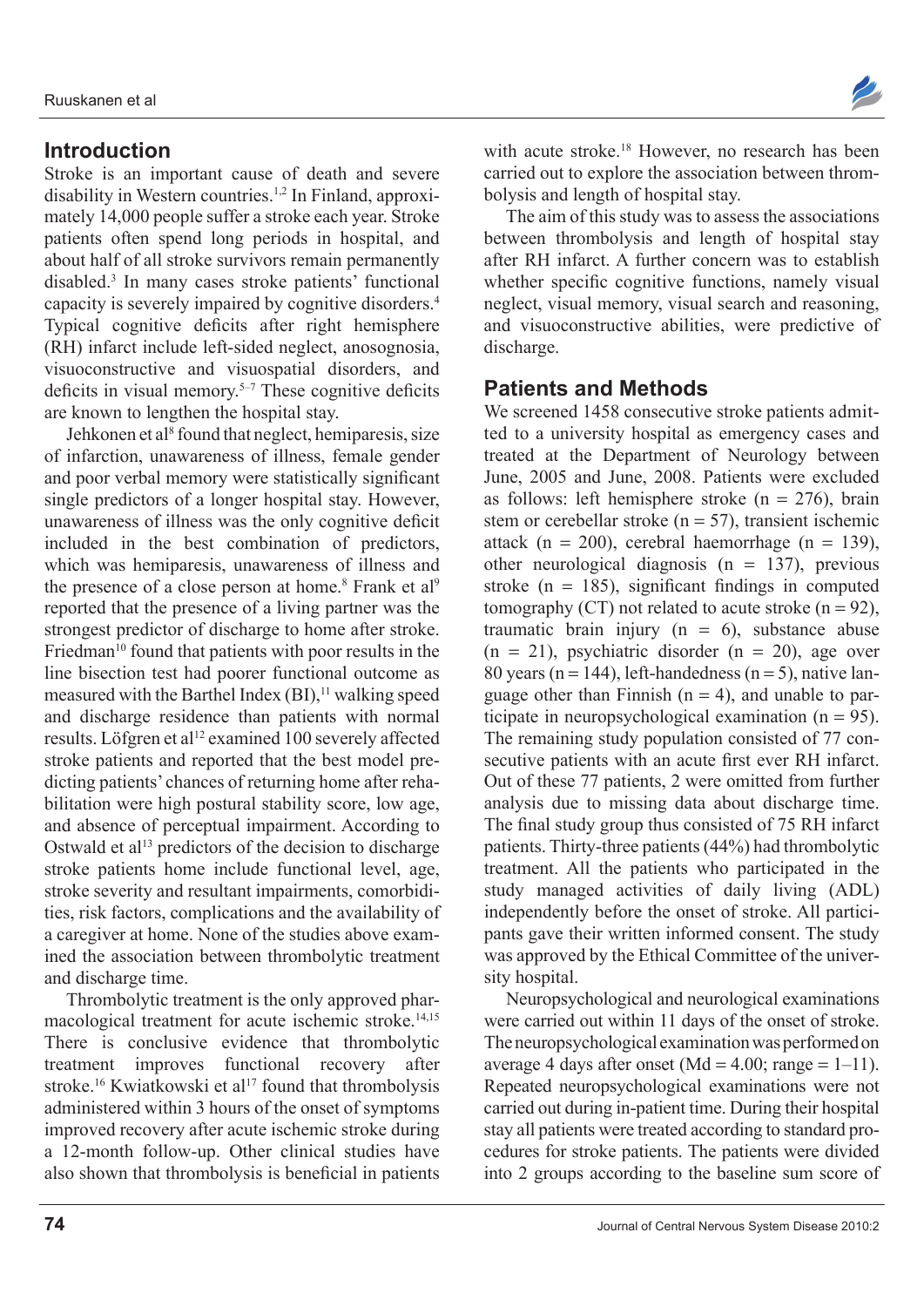

the National Institute of Health Stroke Scale (NIHSS)<sup>19</sup> using the median  $(=5)$  as cut-off score. NIHSS sum scores from 0 to 4 were scored as "0" (mild stroke) and NIHSS sum scores  $\geq$ 5 were scored as "1" (moderate/ severe stroke). As Ostwald et al<sup>13</sup> have reported, previous studies show that NIHSS scores  $\leq$  5 are predictive of discharge to home.

### **Neuropsychological Examination**

The cognitive predictors examined were visual neglect, immediate visual memory, visual search and reasoning, and visuoconstructive abilities. Visual neglect was assessed with 6 conventional subtests of the Behavioural Inattention Test (BIT).<sup>20,21</sup> Patients scoring below the cut-off in at least 2 of the BIT subtests were considered to have visual neglect. Visual memory was assessed with the Visual Reproduction subtest (range: 0–41) of the Wechsler Memory Scale Revised (WMS-R).<sup>22</sup> Visual search and reasoning and visuoconstructive abilities were assessed with the Picture Completion (range: 0–22) and the Block Design (range: 0–51) subtests of the Wechsler Adult Intelligence Scale Revised (WAIS-R),<sup>23</sup> respectively. Raw scores of the Wechsler subtests $22,23$  were used. Some of the patients were transferred from the acute neurological ward to public health centres in the hospital district, and therefore the patients were discharged either directly from the university hospital neurological ward or from public health centres. The outcome variable was time in days from the onset of stroke to discharge to home either from the neurological ward or from public health centres.

# **Neurological and Neuroradiological Examinations**

Severity of stroke was first evaluated upon admission to the emergency department by a neurologist using NIHSS (range: 0–34). Hemianopia was scored as absent (0) or present (1). Hemiparesis was scored for leg and arm separately on a scale from 0 (=normal) to 4 (=severe), and these scores were summed to give a range from 0 to 8. The neurological examination on the neurological ward was performed by a neurologist on the same  $(\pm 1)$  day as the neuropsychological examination. Stroke severity was evaluated with NIHSS and basic ADL was assessed with the BI (range: 0–100). All patients had CT of the brain to verify RH infarct.

#### **Statistical Analyses**

Since some of the continuous variables were not normally distributed and the sample sizes were small, we chose to use median (Md) and quartiles  $(Q_i; Q_3)$ for all continuous variables. To find out whether the associations between discharge time and predictors were similar in patients with mild vs. moderate/ severe stroke, the patients were divided into 2 groups (mild vs. moderate/severe stroke) according to their baseline NIHSS sum score using the median  $(=5)$  as cut-off score. To test the differences between the mild and moderate/severe stroke groups, Mann-Whitney U tests were used for continuous variables, and  $\chi^2$ -test or Fisher's exact tests for categorical variables.

Cox regression analyses were used to determine which variables were associated with discharge time. Analyses were done for the whole sample and separately for the mild and moderate/severe stroke groups. The outcome variable was time from stroke to discharge to home in days. The predictors were thrombolysis, visual neglect, immediate visual memory, visual search and reasoning, visuoconstructive abilities, basic ADL (BI sum score), age, gender, education in years and presence of a relative at home. Presence of thrombolysis, visual neglect, hemianopia, hemiparesis and relative at home were scored as "1" and absence of thrombolysis, visual neglect, hemianopia, hemiparesis and relative at home as "0". The hemiparesis cut-off score was 1. First, the predictive significance of each variable was determined separately. Then the predictors for multivariate analyses were selected on the basis of the univariate analyses; variables with a *P*-value lower than 0.1 in univariate analyses were used. The best combination of predictors was then computed separately for total series of patients, patients with mild stroke and patients with moderate/severe stroke using the forward stepwise Cox model (probability of  $F$  to enter = 0.05 and probability of *F* to remove = 0.10). *P*-values  $\leq$  0.05 were considered statistically significant, but because of the small sample size *P*-values between 0.05 and 0.1 are reported as borderline significant. The statistical analyses were performed using SPSS/Win version 15.0 Software.

## **Results**

Patients' clinical and demographic characteristics and comparisons between the 2 patient groups are shown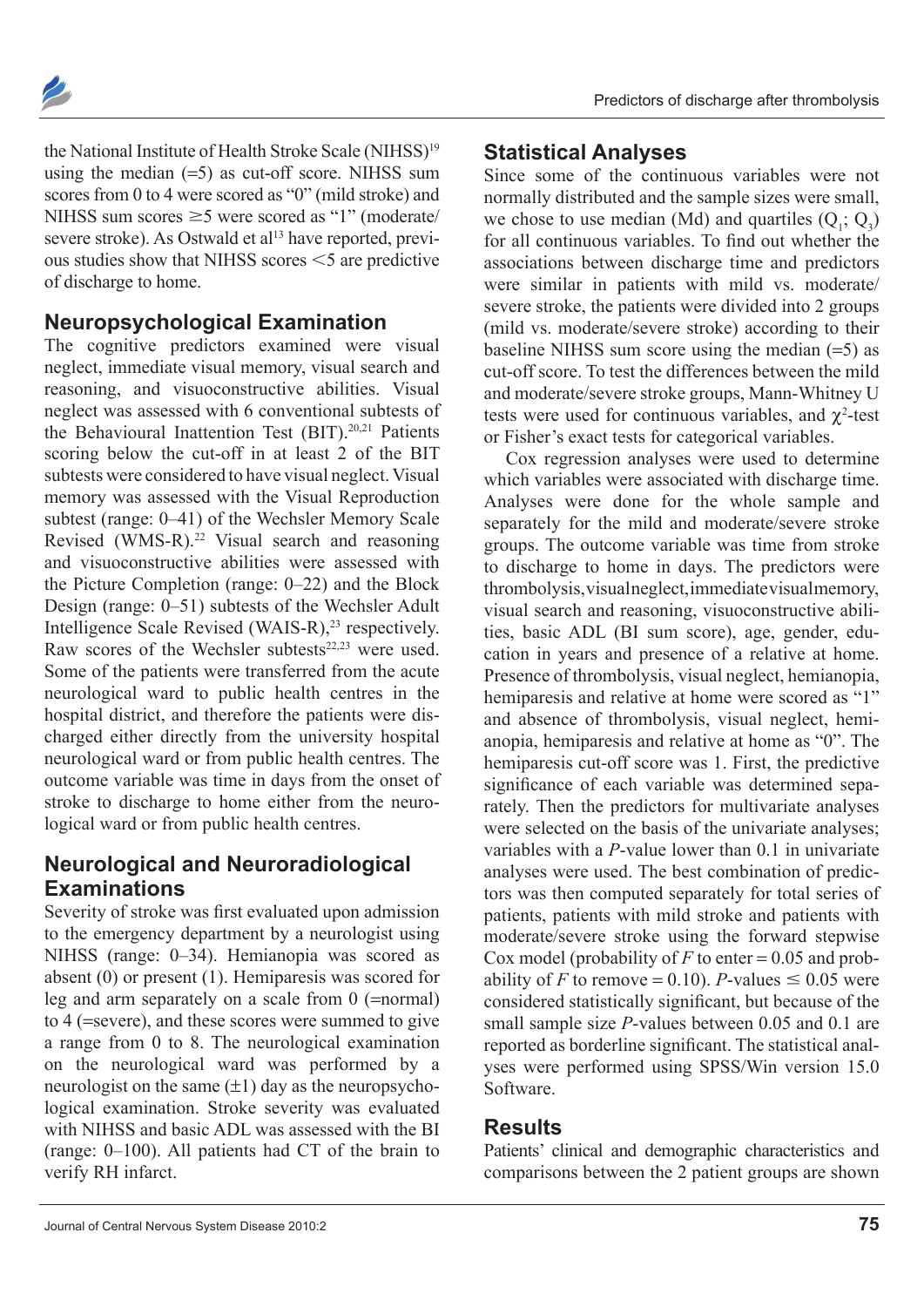

**Table 1.** Patients' demographic and clinical characteristics: whole sample and patients with mild and moderate/severe stroke.

| <b>Variables</b>                                         | <b>Total series</b>             | <b>Subgroups according to</b><br>stroke severity |                                | P-value     |
|----------------------------------------------------------|---------------------------------|--------------------------------------------------|--------------------------------|-------------|
|                                                          |                                 | <b>Mild</b>                                      | Moderate/<br>severe            |             |
| Number of patients                                       | 75                              | 37                                               | 38                             |             |
| Female gender (%)                                        | 26(34.7)                        | 13(35.1)                                         | 13(34.2)                       | $0.933*$    |
| Age: Md $(Q_1; Q_2)$                                     | 62.0 (56.0; 71.0)               | 62.0 (57.0; 71.0)                                | 62.0 (54.0; 70.5)              | $0.345**$   |
| Education (years): Md $(Q_1; Q_2)$                       | 10 (8.0; 11.0) <sup>a</sup>     | $9.8(8.0; 12.0)^{b}$                             | 10.0 (8.0; 11.0) <sup>b</sup>  | $0.512**$   |
| Relative at home (%)                                     | 58 (77.3)                       | 28 (75.7)                                        | 30 (78.9)                      | $0.735*$    |
| Thrombolysis: n (%)                                      | 33(44.0)                        | 14 (37.8)                                        | 19(50.0)                       | $0.289*$    |
| Neglect (BITC): present (%)                              | $15(20)$ <sup>c</sup>           | $7(20.0)^a$                                      | $8(21.6)^{b}$                  | $0.866*$    |
| Hemiparesis: present (%)                                 | $33(44.0)$ <sup>d</sup>         | $12(37.5)^e$                                     | $21 (61.8)^f$                  | $0.049*$    |
| Hemianopia: present (%)                                  | $(2.7)^d$                       | $(0.0)^e$                                        | $(5.9)^f$                      | $0.493***$  |
| Baseline stroke severity (NIHSS):<br>Md $(Q_1; Q_2)^1$   | $5.0$ $(3.0; 7.0)$              | 3.0(1.0; 4.0)                                    | $7.0$ (6.0; 10.0)              | $<$ 0.001** |
| Stroke severity on ward (NIHSS):<br>Md $(Q_1; Q_2)^2$    | $2.0$ (0.0; 5.5) <sup>9</sup>   | 1.0 $(0.0; 3.0)^h$                               | $3.0$ (1.0; 8.0) <sup>f</sup>  | $0.009**$   |
| Basic ADL (BI): Md $(Q_1; Q_2)$                          | 95.0 (65.0; 100.0) <sup>i</sup> | 100.0 (95.0; 100.0) <sup>h</sup>                 | 85.0 (52.5; 97.5) <sup>e</sup> | $0.001**$   |
| Visual memory (imm.) (WMS-R):                            | 32.0 (26.0; 37.0)               | 33 (26.0; 36.5)                                  | 30.0 (26.0; 37.0)              | $0.799**$   |
| $Md(Q_1; Q_2)$                                           |                                 |                                                  |                                |             |
| Visual search and reasoning (WAIS-R):<br>$Md(Q_1; Q_2)$  | 14.0 (10.0; 17.0) <sup>b</sup>  | 14.0 (10.0; 17.0)                                | 14.0 $(8.5; 16.5)^{b}$         | $0.536**$   |
| Visuoconstructive abilities (WAIS-R):<br>Md $(Q_1; Q_3)$ | 18.0 (10.0; 27.0)               | 19.0 (11.0; 26.5)                                | 17.5 (6.0; 27.3)               | $0.648**$   |

**Notes:** <sup>1</sup>NIHSS sum score evaluated at the time of admission to emergency department; <sup>2</sup> Notes: 1NIHSS sum score evaluated at the time of admission to emergency department; <sup>2</sup>NIHSS sum score evaluated at the neurological ward;<br><sup>a</sup>2 cases missing; <sup>b</sup>1 case missing; °3 cases missing; <sup>d</sup>9 cases missing; °5 ca

Abbreviations: Md, median; Q<sub>1</sub>, lower quartile; Q<sub>3</sub>, upper quartile; BITC, conventional subtests of the Behavioural Inattention Test; patients scoring below the cut-off in at least 2 of the BITC subtests were considered to have neglect; NIHSS, National Institute of Health Stroke Scale; ADL, activities of daily living; BI, Barthel Index; imm, immediate; WMS-R, Wechsler Memory Scale—Revised; WAIS-R, Wechsler Adult Intelligence Scale—Revised.

in Table 1. The groups differed significantly in hemiparesis, baseline stroke severity, stroke severity at neurological ward and basic ADL. More patients had hemiparesis in the moderate/severe stroke group than in the mild stroke group. Patients with mild stroke were more independent in basic ADL than patients with moderate/severe stroke. No statistical differences were found between the groups in gender, age, education, presence of relative at home, number of thrombolytic patients, presence of visual neglect or hemianopia, and other cognitive defects (immediate visual memory, visual search and reasoning, and visuoconstructive defects).

All patients returned home either from the acute neurological ward or from a rehabilitation ward. The discharge time ranged from 3 to 48 days ( $Md = 6.0$ ) in thrombolytic patients, and from 1 to 184 days  $(Md = 7.0)$  in non-thrombolytic patients. The median discharge time in the group of patients with mild stroke was 6.0 days (range: 1–28) and in the group of patients

with moderate/severe stroke 12.0 days (range: 3–184). The longest discharge times  $($ >60 days) were found in the group of non-thrombolytic patients, and there were also more non-thrombolytic patients (6) than thrombolytic patients (2) with a discharge time of over 1 month. Table 2 describes the breakdown of discharge times in these groups.

Table 3 shows the significance of each predictor in the patient groups. In the total series of patients thrombolysis did not show a statistically significant association with discharge time. Independence in ADL, better immediate visual memory, milder defects in visual search and reasoning, and milder visuoconstructive defects shortened the hospital stay in the whole patient group. Moreover, visual neglect had borderline significance as a single predictor. Patients with neglect had a longer hospital stay.

In the group of patients with mild stroke, thrombolysis was not significantly associated with discharge time. However, basic ADL predicted the outcome in patients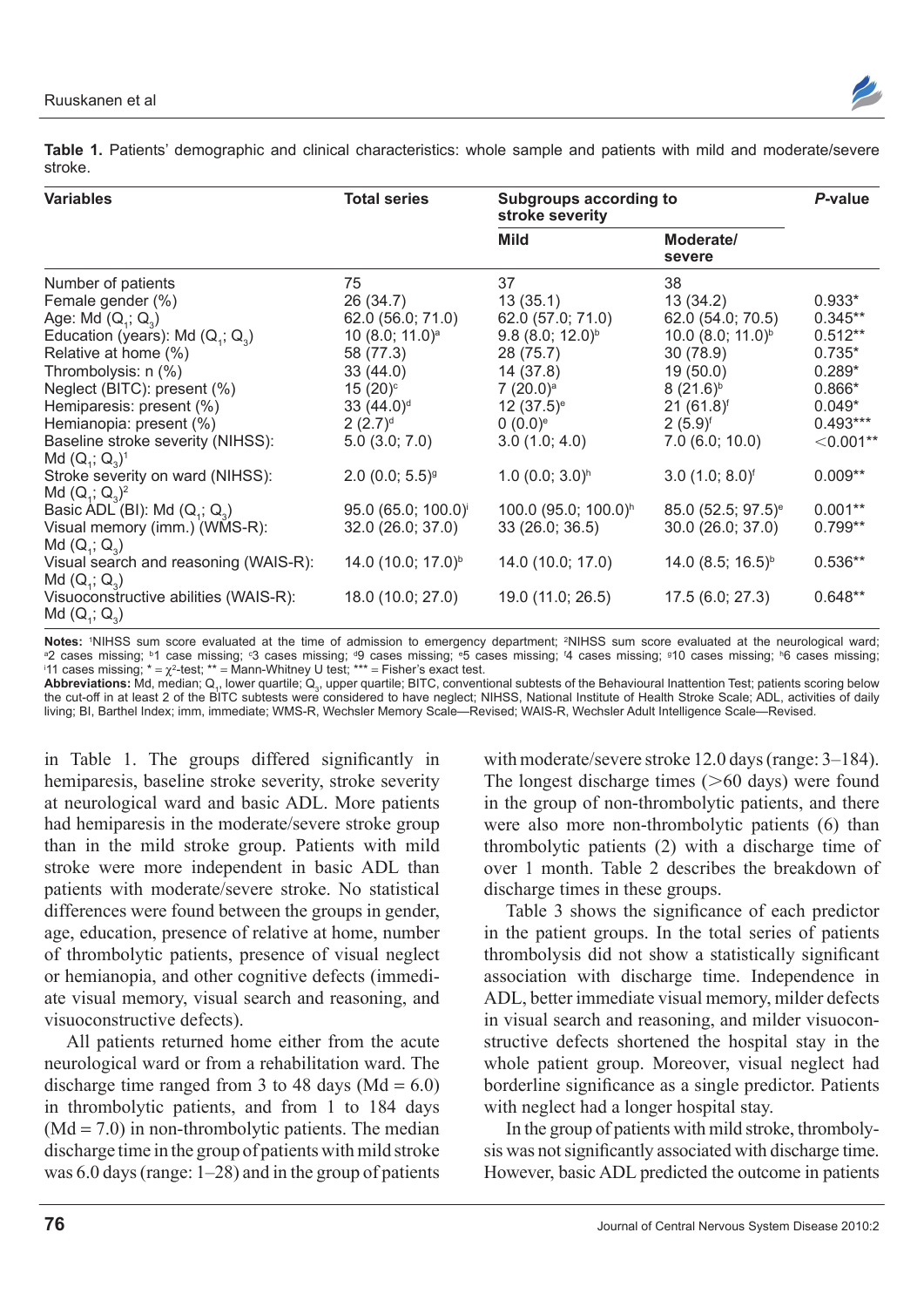

| <b>Discharge</b> | <b>Total series</b> |             | <b>Mild stroke</b> |             | Moderate/severe stroke |             |
|------------------|---------------------|-------------|--------------------|-------------|------------------------|-------------|
| time (days)      | $T +: n$ (%)        | T-: $n$ (%) | $T +: n$ (%)       | T-: $n$ (%) | $T +: n$ (%)           | $T-: n$ (%) |
| $<$ 10           | 22 (66.7)           | 24(57.1)    | 10(71.4)           | 21(91.3)    | 12(63.2)               | 3(15.8)     |
| $10 - 30$        | 9(27.3)             | 9(21.4)     | 4(28.6)            | 2(8.7)      | 5(26.3)                | 7(36.8)     |
| $31 - 60$        | 2(6.1)              | 6(14.3)     | 0(0.0)             | 0(0.0)      | 2(10.5)                | 6(31.6)     |
| >60              | 0(0.0)              | 3(7.1)      | 0(0.0)             | 0(0.0)      | 0(0.0)                 | 3(15.8)     |

**Table 2.** Discharge time in days in the groups of thrombolytic (T+) and non-thrombolytic (T−) patients in total series of patients and in the subgroups (mild vs. moderate/severe stroke) of patients.

with mild stroke, and independence in ADL shortened the hospitalization period. Moreover, immediate visual memory had borderline significance as a predictor of discharge time and shortened the hospital stay. Presence of a relative at home was not a significant predictor of discharge in any of the patient groups. In the group of patients with moderate/severe stroke, thrombolysis, independence in ADL, milder visuoconstructive defects and higher education shortened the hospital stay. Immediate visual memory had borderline significance in predicting discharge time. Better immediate visual memory shortened the hospital stay.

We also identified the best combination of predictors for each patient group (total series, mild stroke and moderate/severe stroke; Table 4). For the total series of patients, basic ADL, visual neglect, immediate visual memory, visual search and reasoning and visuoconstructive abilities were entered in the multivariate model as possible predictors. For the patient group with mild stroke, basic ADL and immediate visual memory were entered in the multivariate analysis as possible predictors. For patients with moderate/severe stroke, education, thrombolysis, basic ADL, immediate visual memory and visuoconstructive abilities were entered as possible predictors. In the total series of patients and in the mild stroke group, only basic ADL emerged as a statistically significant predictor. Independence in ADL shortened the hospital stay. In the group of patients with moderate/severe stroke, basic ADL and thrombolysis were statistically significant predictors for discharge to home. Independence in ADL and thrombolytic treatment shortened the discharge time.

## **Discussion**

The aim of our study was to explore the association between thrombolytic treatment and discharge time after RH stroke. No earlier studies have explored the association between thrombolysis and length of hospital stay. Earlier evidence suggests that cognitive deficits after RH stroke lengthen the hospital stay.<sup>8,10,12,13</sup> In this study we were particularly interested in thrombolytic treatment and cognitive defects associated with RH stroke and their predictive value of discharge time. According to our results thrombolytic treatment was a significant predictor which shortened the hospital stay of patients with moderate/ severe stroke, but it was not significantly associated with discharge time in patients with mild stroke. In the whole patient group thrombolysis did not show a statistically significant association with discharge time, but the longest discharge times  $(>30 \text{ days})$  were found in the group of non-thrombolytic patients.

Basic ADL emerged as a significant single predictor in each group of patients, indicating that independence in ADL shortened the hospitalization time. This is in line with a previous study.<sup>9</sup> Visuoconstructive defects and lower education predicted longer hospital stay in the group of patients with moderate/severe stroke. Moreover, immediate visual memory had borderline significance as a predictor of discharge time in both subgroups (mild stroke and moderate/severe stroke) of patients. Better immediate visual memory shortened the hospitalization time. In the total series of patients, independence in ADL, better immediate visual memory, milder defects in visual search and reasoning and milder visuoconstructive defects were statistically significant single predictors of shorter hospital stay. Visual neglect had borderline significance as a single predictor in the total series of patients, indicating that patients with neglect had a longer discharge time.

In the multivariate analyses, none of the cognitive predictors were included in the best combination of predictors, which was basic ADL in the total series of patients and in the group of mild stroke patients, and thrombolysis and basic ADL in the group of moderate/severe stroke patients. Thrombolytic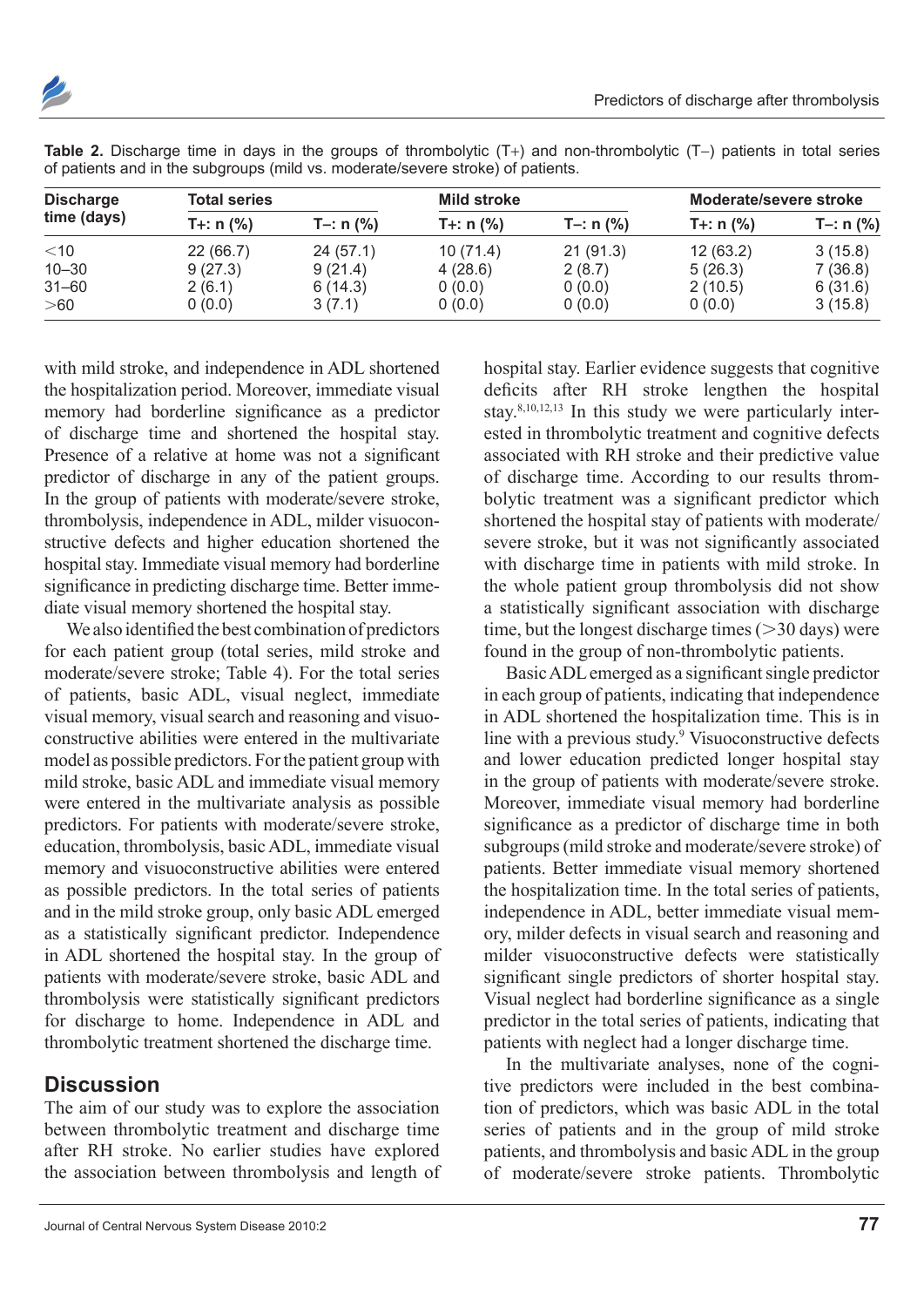| Predictor                             | <b>Total series</b> |                                  |                                    | Viild stroke   |                                 |                             |              | Moderate/severe stroke           |                                                                              |
|---------------------------------------|---------------------|----------------------------------|------------------------------------|----------------|---------------------------------|-----------------------------|--------------|----------------------------------|------------------------------------------------------------------------------|
|                                       | 氏<br>王              | 95% CI for HR                    | P-value                            | 子<br>王         | 95% CI for HR                   | P-value                     | 丘            | 95% CI for HR                    | P-value                                                                      |
| Age                                   | 0.99                | (0.97, 1.01)                     | 0.362                              | 0.98           | 0.95, 1.01                      | 0.194                       | 0.99         | 0.97, 1.01                       | 0.355                                                                        |
| Gender                                | 0.78                |                                  |                                    | 0.62           | (62)<br>(0.30, 1)               |                             | 0.73         |                                  | 0.390                                                                        |
| Education (years)                     | 10.7                | $(0.48, 1.27)$<br>$(0.98, 1.17)$ | 0.318<br>0.139<br>0.0.157<br>0.0.0 | 0.96           | (10.1)<br>(0.85, 1)             | 0.01484<br>0.4484<br>0.4484 | 1.18         | $(0.36, 1.48)$<br>$(1.00, 1.40)$ |                                                                              |
| Relative at home                      | 1.30                | (0.75, 2.24)                     |                                    | 1.31           | (0.61, 2.81)                    |                             | 1.36         | (0.62, 3.01)                     |                                                                              |
| Thrombolysis                          | $\dot{4}$           | (0.88, 2.27)                     |                                    | 0.60           | (0.30, 1.18)                    |                             |              |                                  |                                                                              |
| Basic ADL (BI)                        | 1.03                | (1.02, 1.04)                     | < 0.001                            | 1.05           | (1.02, 1.08)                    | 0.138                       | 2.74<br>1.03 | $(1.36, 5.51)$<br>$(1.01, 1.04)$ | $\begin{array}{l} 0.000000 \\ 0.010000 \\ 0.00000 \\ 0.00000 \\ \end{array}$ |
| Neglect (BITC)                        | 0.60                | (0.33, 1.07)                     | 0.080                              | 0.53           | 1.24<br>(0.22, 7)               | 0.141<br>0.052              | 0.58         | (1.33)<br>(0.25,                 |                                                                              |
| Visual memory (imm.)                  | 10.1                | (1.01, 1.08)                     |                                    | 1.06           | $\overline{2}$<br>$\frac{1}{2}$ |                             | 1.04         | (60.1<br>(0.99,                  |                                                                              |
| Defects in visual search<br>$WMS-R$ ) | 1.06                | (1.00, 1.12)                     | 0.038                              | 1.05           | (0.97, 1.13)                    | 0.204                       | 1.06         | (0.98, 1.14)                     | 0.156                                                                        |
| and reasoning (WAIS-R)                |                     |                                  |                                    |                |                                 |                             |              |                                  |                                                                              |
| Visuoconstructive<br>defects (WAIS-R) | 10.1                | (1.02, 1.07)                     | 0.002                              | $\overline{0}$ | (0.97, 1.06)                    | 0.607                       | 1.06         | (1.02, 1.10)                     | 0.002                                                                        |

Revised; WAIS-

R, Wechsler Adult Intelligence Scale— Revised; WAIS-R, Wechsler Adult Intelligence Scale-Revised

**Table 4.** Statistically significant predictors of discharge to home from multivariate analyses (forward stepwise method) in the total series of patients, in the group of mild stroke and in the group of moderate/severe stroke.

| <b>Predictors</b>         | HR   | 95% CI for HR | P-value |
|---------------------------|------|---------------|---------|
| a) Total series           |      |               |         |
| Basic ADL (BI)            | 1.03 | (1.02, 1.04)  | < 0.001 |
| b) Mild stroke            |      |               |         |
| Basic ADL (BI)            | 1.05 | (1.02, 1.08)  | 0.002   |
| c) Moderate/severe stroke |      |               |         |
| Thrombolysis              | 2.75 | (1.21, 6.24)  | 0.016   |
| Basic ADL (BI)            | 1.03 | (1.01, 1.04)  | 0.002   |
|                           |      |               |         |

treatment predicted shorter discharge time in patients with moderate/severe RH infarct, and independence in ADL predicted shorter discharge time in all patient groups. Our results suggest that common cognitive defects associated with RH stroke were not significant predictors of discharge time except for visuoconstructive defects, which had predictive value as a single predictor in the whole patient group and in patients with moderate/severe stroke. This is in line with the results of a previous study.<sup>8</sup> However, in our study immediate visual memory, defects in visual search and reasoning and visuoconstructive defects were statistically significant single predictors in the whole patient group, but they were not included in the best combination of predictors. In some previous studies $8,10,24$  visual neglect emerged as a significant predictor of discharge time. In our study, visual neglect did not show a statistically significant association with discharge time, except in the total series of patients, where it had borderline significance. This may be due to the relatively small number of neglect patients in our sample. We also found that age was not a significant predictor of discharge time, as has been reported earlier.<sup>9,25</sup> However, Ostwald et al<sup>13</sup> reported that age was among the factors identified as predictors of discharge to home in stroke patients. Interestingly, in our study presence of a relative at home was not a significant predictor of discharge, which is not in line with previous studies. $8,9,13$ 

Returning home is one of the most important aims of stroke patients admitted to hospital.<sup>9</sup> As Jehkonen et al8 have suggested, the time from stroke to discharge to home may be affected by factors unrelated to the patient's condition. For example, the rehabilitation wards to which the patients were transferred may have different discharge policies than the acute neurological ward. On the other hand, discharge time is a realistic outcome measure in

Table 3. Prediction of discharge to home with each predictor separately and in the total series of patients vs. in the two subgroups (mild vs. moderate/

Prediction of discharge to home with each predictor separately and in the total series of patients vs. in the two subgroups (mild vs. moderate/